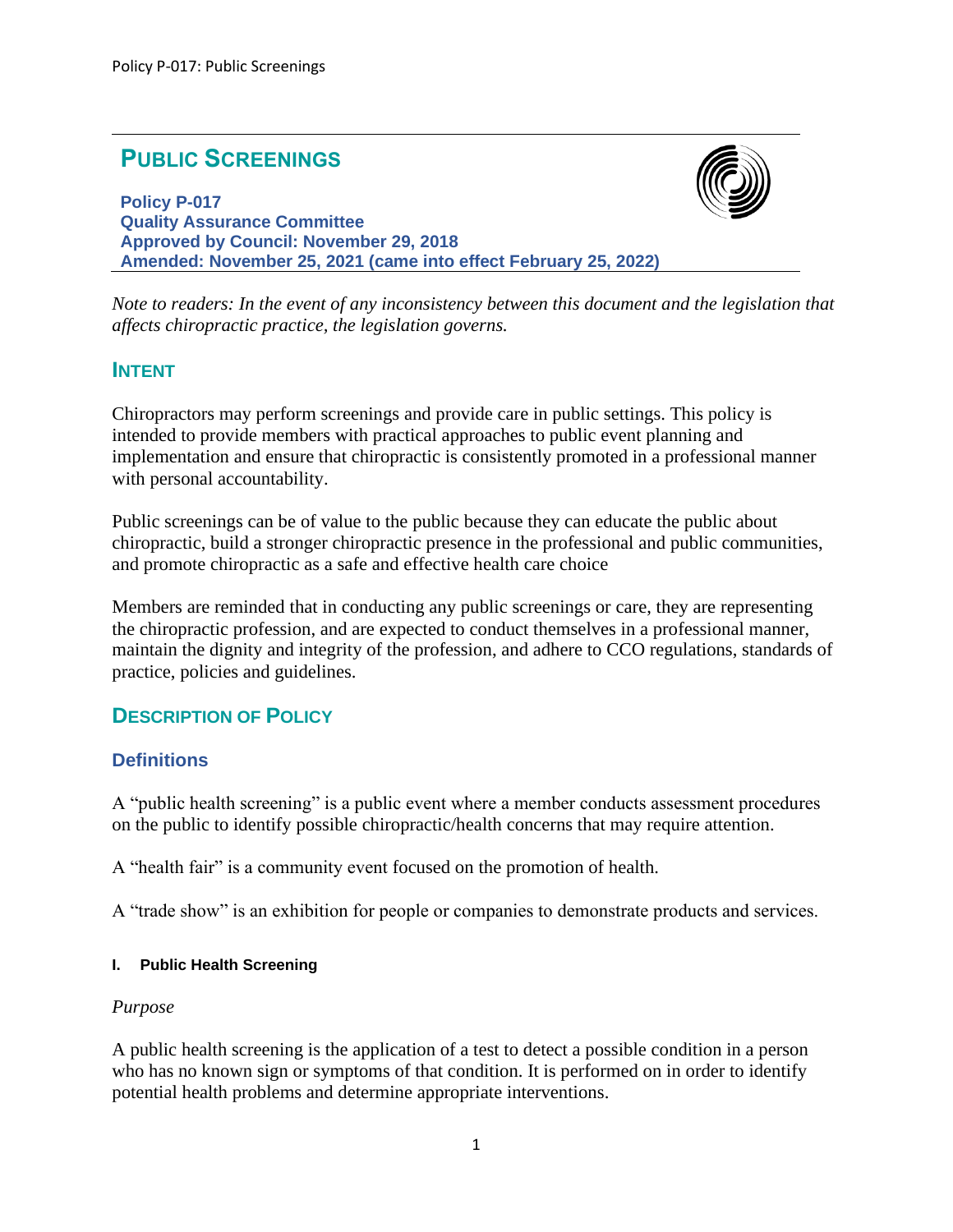Public health screenings that promote public health and preventative health strategies are commonly used by health professionals. These screenings are of value to the public because they may identify early signs of potential health problems and educate the public about chiropractic.

The purpose of a public screening is not to diagnose, but to identify possible health problems that may need attention. A public health screening may not be used to conduct a full examination, render a diagnosis<sup>1</sup>, recommend a plan of care, or solicit patients. A member may not subject the public or participants to undue pressure or duress to participate in a public health screening or follow up with chiropractic care.

# *Location*

A member may only conduct a public health screening at an appropriate and suitable public location, such as a health fair or trade show, and must ensure that he/she has the necessary permission and/or permits from the owners or authority in charge.

#### *Chiropractic Representation*

CCO requires that at least one registered member of the CCO be present at a public screening at all times.

#### *Public Screening Set-up/Presentation*

All public display material used in a public health screening shall comply with the *Public Screening Setup/Presentation* section of this policy.

Any written material shall include a disclaimer that the public health screening does not constitute an examination, and therefore is not sufficient to render a diagnosis of any condition, or recommend a plan of care.

#### *Screening Procedures*

A member shall provide the public and the participant with a clear description and explanation of the purpose of the screening procedure.

For the purpose of this policy, "fully informed" consent means a participant understands that the purpose of the screening is not to conduct an examination, render a diagnosis, or recommend a plan of care, but rather to educate the participant on chiropractic, explain the nature and purpose of the screening procedures, demonstrate the screenings procedures, and screen the participant for potential health concerns that may require further investigation in a formal office setting.

<sup>&</sup>lt;sup>1</sup> See Standard of Practice S-008: Communicating a Diagnosis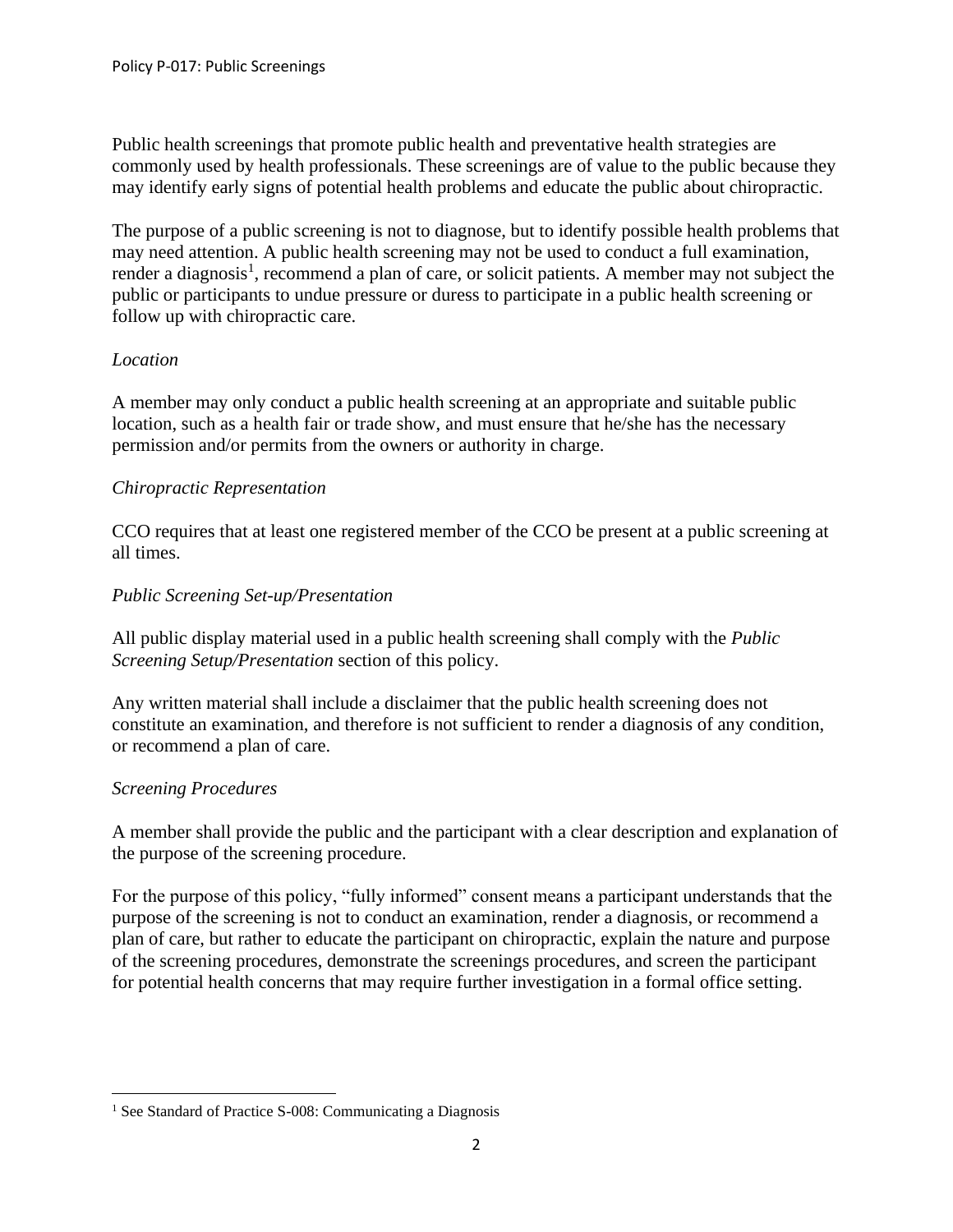Prior to performing any screening procedure, a member shall obtain consent that is:

- fully informed;
- voluntarily given;
- related to the patient's condition and circumstances;
- not obtained through fraud or misrepresentation; and
- evidenced in written form and signed by the participant or otherwise documented in the patient health record.

# A member shall:

- advise the participant that he/she may withdraw their consent at any time;
- offer the participant the option of having the screening procedure performed in a private area (e.g., separated or sectioned off with a curtain);
- maintain records in accordance with Standard of Practice S-002: Record Keeping; and
- perform a screening in compliance with current privacy legislation.

# A member shall not:

- disrobe or gown any participant at a public display/health screening;
- use a method of screening that uncovers, shifts or alters a participant's clothing (e.g., shirts, slacks, dresses, etc.) in a way that would be construed as disrespectful, embarrassing and/or inappropriate; and
- conduct a full examination, communicate a diagnosis or perform therapeutic interventions or care (e.g., soft tissue therapy or massage, stretching, mobilizations, manipulation or adjustment (manual/instrumented).

A member is reminded:

- if a fee is charged for the screening procedure, the fee shall be disclosed to the participant before the service is provided and be in compliance with section 4 of Standard of Practice S-016: Advertising;
- to be sensitive to the fact that the member may be screening participants who are already receiving chiropractic care; and
- not to compare their services to any other chiropractor, directly or indirectly.

Use of screening procedures shall conform to CCO standards of practice and shall follow generally accepted protocols. Any use of screening equipment shall be for educational and demonstrative purposes only, and shall not be used to conduct a full examination, render a diagnosis, recommend a plan of care, or pressure patients to continue with chiropractic care.

It is recommended that screening procedures be limited to questionnaires, and simple functional and physiological testing.